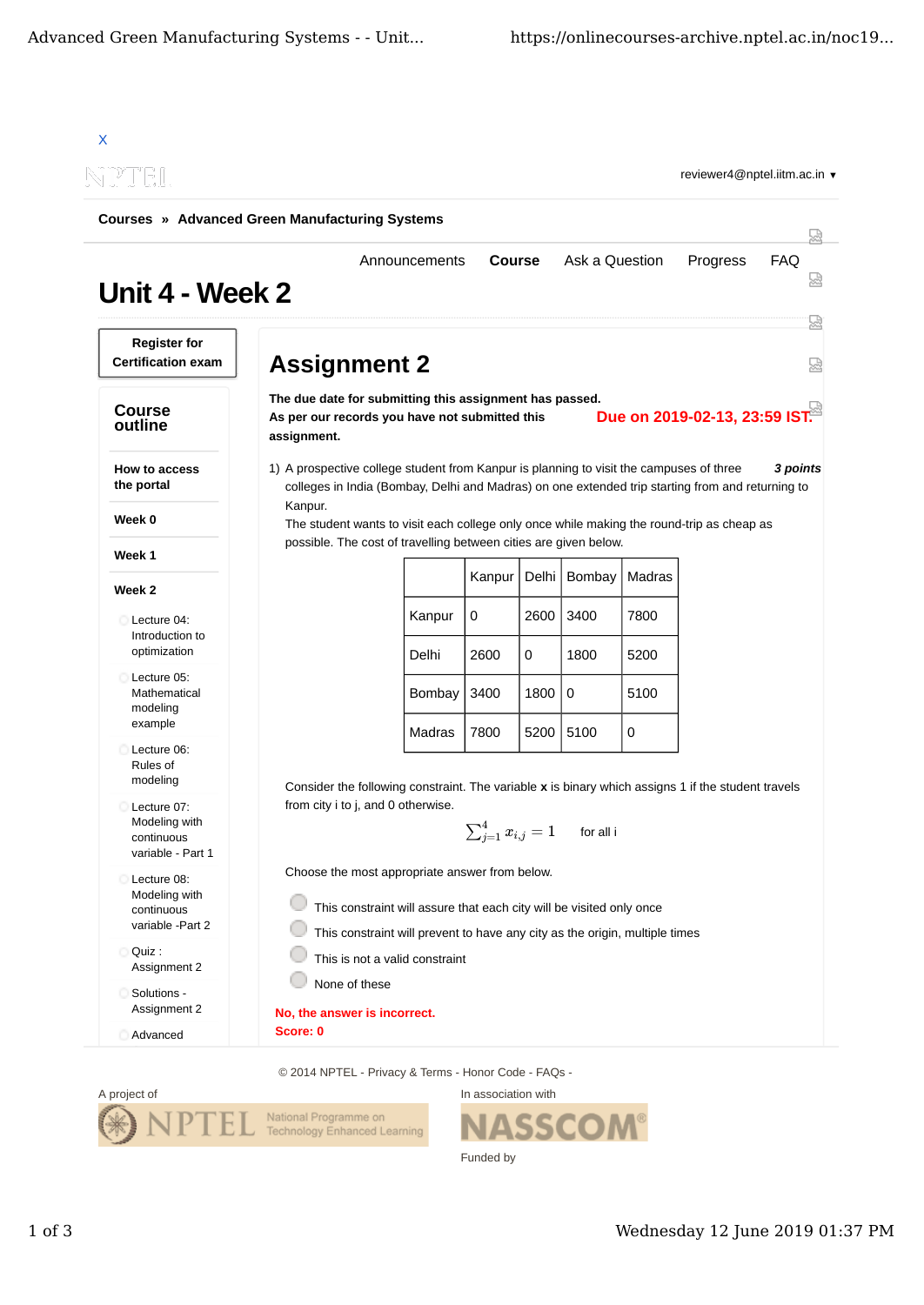| Week 4  | ce De |                                                                                                                         |  |
|---------|-------|-------------------------------------------------------------------------------------------------------------------------|--|
| Week 5  |       | The constraint, $x_{i,j} + x_{j,i} = 1$ , is also valid for the problem.                                                |  |
|         |       | The inequality constraint will assure that all cities will be travelled                                                 |  |
| Week 6  |       | The inequality constraint will assure that the model remains feasible                                                   |  |
| Week 7  |       | None of these                                                                                                           |  |
| Week 8  |       | No, the answer is incorrect.<br>닯<br>Score: 0                                                                           |  |
| Week 9  |       | <b>Accepted Answers:</b><br>썮<br>The inequality constraint will assure that the model remains feasible                  |  |
| Week 10 |       | 3) Once the abstraction of a system under study has been completed, it becomes easier to $2$ points                     |  |
| Week 11 |       | solve the problem manually.<br>Is the statement true or false?                                                          |  |
| Week 12 |       | Ы                                                                                                                       |  |
|         |       | True<br>덣<br>False                                                                                                      |  |
|         |       | No, the answer is incorrect.                                                                                            |  |
|         |       | Score: 0                                                                                                                |  |
|         |       | <b>Accepted Answers:</b>                                                                                                |  |
|         |       | False                                                                                                                   |  |
|         |       | 2 points<br>4) There is only one unique way to model an optimization problem.<br>Is the statement above true or false ? |  |
|         |       | True                                                                                                                    |  |
|         |       | False                                                                                                                   |  |
|         |       | No, the answer is incorrect.<br>Score: 0                                                                                |  |
|         |       | <b>Accepted Answers:</b><br>False                                                                                       |  |
|         |       | 5) The objective function in an optimization model will provide the optimal values of ______? 2 points                  |  |
|         |       | Constraint                                                                                                              |  |
|         |       | Variable                                                                                                                |  |
|         |       | Objective function does not provide optimal values                                                                      |  |
|         |       | None of these                                                                                                           |  |
|         |       | No, the answer is incorrect.<br>Score: 0                                                                                |  |
|         |       | <b>Accepted Answers:</b><br>Variable                                                                                    |  |
|         |       | 2 points<br>6) Choose the correct stement from below.                                                                   |  |
|         |       | Optimization solvers work faster with the models that have variables with discrete values.                              |  |
|         |       | Optimization solvers work faster with the models that have variables with continuous values                             |  |
|         |       | The type of variable in an optimization model has no effect on solver efficiency                                        |  |
|         |       | None of these                                                                                                           |  |
|         |       | No, the answer is incorrect.<br>Score: 0                                                                                |  |
|         |       | <b>Accepted Answers:</b><br>Optimization solvers work faster with the models that have variables with continuous values |  |
|         |       |                                                                                                                         |  |